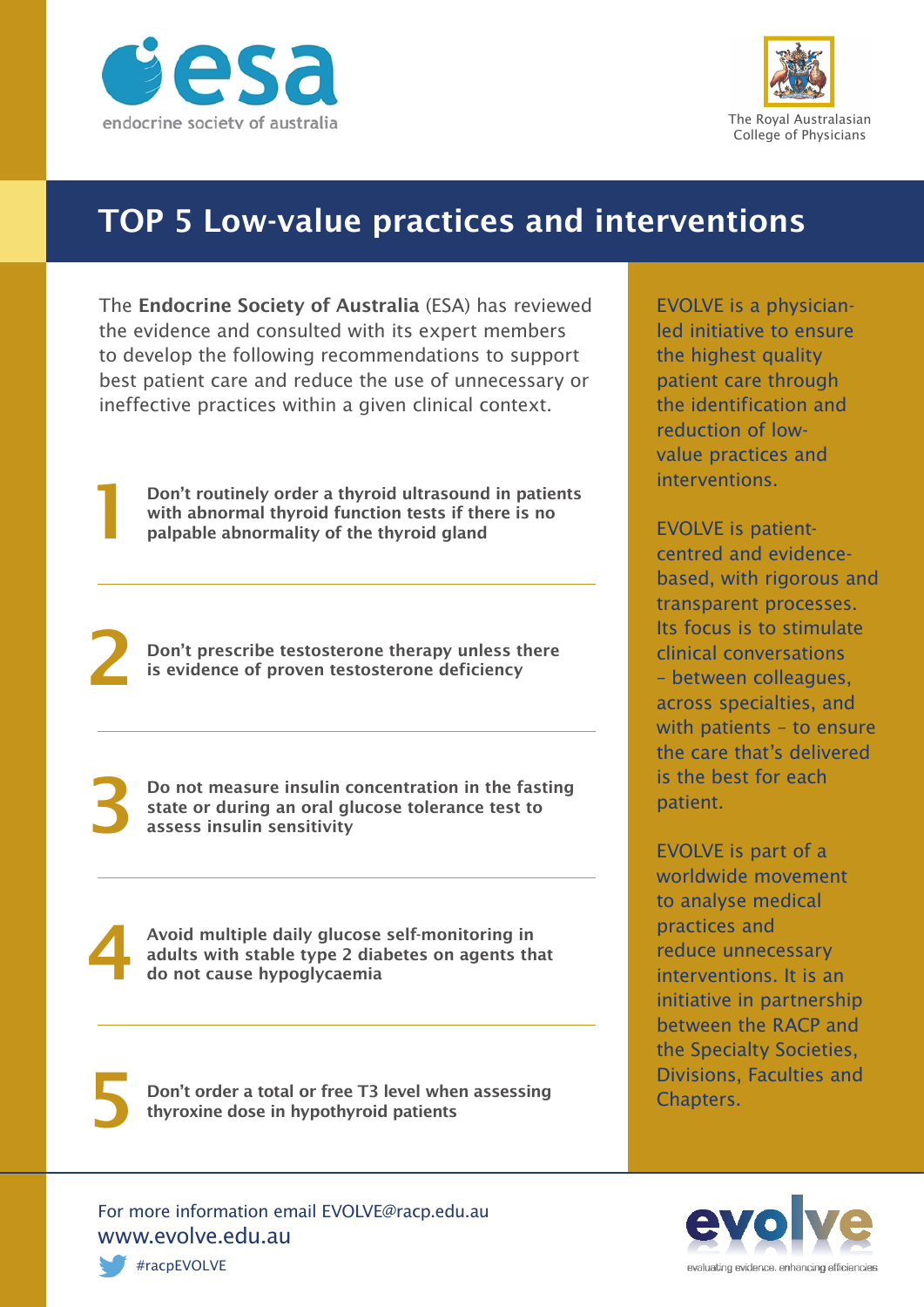

### Don't routinely order a thyroid ultrasound in patients with abnormal thyroid function tests if there is no palpable abnormality of the thyroid qland

Thyroid ultrasound is used to identify and characterize thyroid nodules, and is not part of the routine evaluation of abnormal thyroid function tests (over- or underactive thyroid function) unless the patient also has a palpably large goitre or a nodular thyroid. Incidentally discovered thyroid nodules on ultrasound are common. Overzealous use of ultrasound will frequently identify nodules, which are unrelated to the abnormal thyroid function, and may divert the clinical evaluation to assess the nodules, rather than the thyroid dysfunction, which may lead to further unnecessary investigation, unwarranted patient anxiety and increased costs. Imaging may be needed in thyrotoxic patients; when needed, a radionuclide thyroid scan, not an ultrasound, is used to assess the aetiology of the thyrotoxicosis and the possibility of focal autonomy in a thyroid nodule or nodules.



Many of the symptoms attributed to male hypogonadism are commonly seen in normal male aging or in the presence of comorbid conditions. Testosterone therapy has the potential for serious side effects and represents a significant expense. It is therefore important to confirm the clinical suspicion of hypogonadism with biochemical testing. Current guidelines recommend the use of a total testosterone level obtained in the morning. A low level should be confirmed on a different day, again measuring the total testosterone. In some situations, for example conditions in which sex hormone-binding globulin concentrations are altered, a calculated free or bioavailable testosterone may be of additional value.

Do not measure insulin concentration in the fasting state or during an oral glucose tolerance test to assess insulin sensitivity

Measurement of insulin either in the fasting state or during an oral glucose tolerance test is not a clinically useful method to estimate insulin sensitivity. The hyperinsulinemic-euglycemic (HIEG) clamp is the gold standard for assessing insulin sensitivity as it is possible to assess tissue specific sensitivity and can be used in all types of populations. This feature is important because a method of standardisation must be developed to control for various factors prior to any methods for measurement.

For more information email EVOLVE@racp.edu.au www.evolve.edu.au



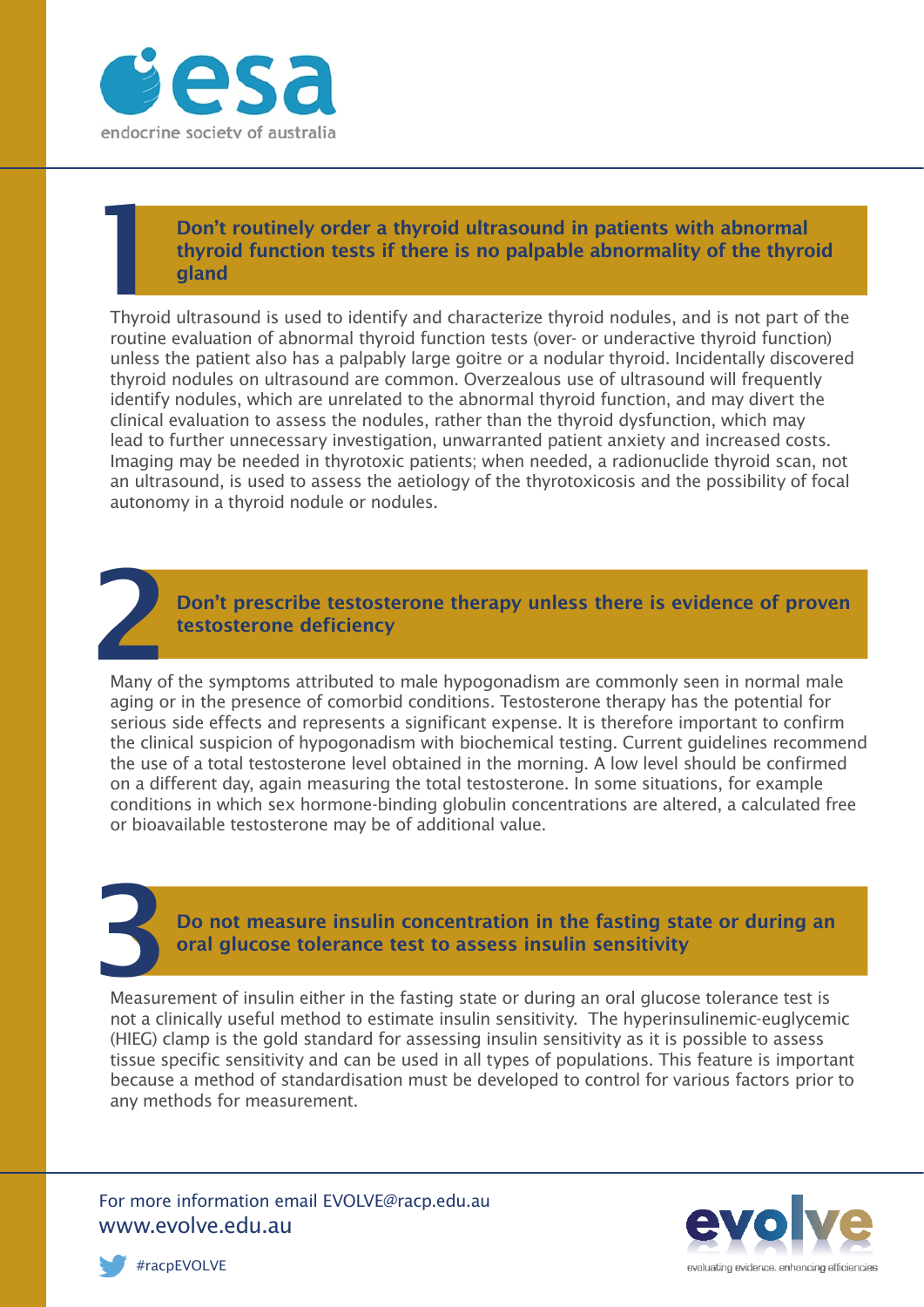

## Avoid multiple daily glucose self-monitoring in adults with stable type 2 diabetes on agents that do not cause hypoglycaemia

Once target control is achieved and the results of self-monitoring become quite predictable, there is little gained from repeated confirmation.

The exceptions to this include: acute illness; when new medications are added; when weight fluctuates significantly; when A1c targets drift off course; and in individuals who need monitoring to maintain targets.

Self-monitoring is beneficial as long as one is learning and adjusting therapy based on the result of the monitoring.

# Don't order a total or free T3 level when assessing thyroxine dose in hypothyroid patients

T4 is converted into T3 at the cellular level in virtually all organs. Intracellular T3 levels regulate pituitary secretion and blood levels of thyroid-stimulating hormone (TSH), as well as the effects of thyroid hormone in multiple organs; a normal TSH indicates an adequate T4 dose. Conversion of T4 to T3 at the cellular level may not be reflected in the T3 level in the blood. Compared to patients with intact thyroid glands, patients taking T4 may have higher blood T4 and lower blood T3 levels. Thus the blood level of total or free T3 may be misleading (low normal or slightly low); in most patients a normal TSH indicates a correct dose of T4.

#### *How this list was developed….*

The Medical Affairs sub-committee of the Endocrine Society of Australia (ESA) collaborated with the Royal Australasian College of Physicians (RACP) to compile a list of 44 possible low-value interventions using desktop research.

The list was examined and refined down to 8 interventions: 6 interventions were deemed sufficiently common or important to warrant consideration, and two additional practices were identified by the committee.

A review of the evidence for these 8 was completed and circulated to the broader membership for feedback via an on-line survey. Based on the results of the survey, which attracted 146 respondents, a top 5 was identified and approved by the Society's Executive Committee.